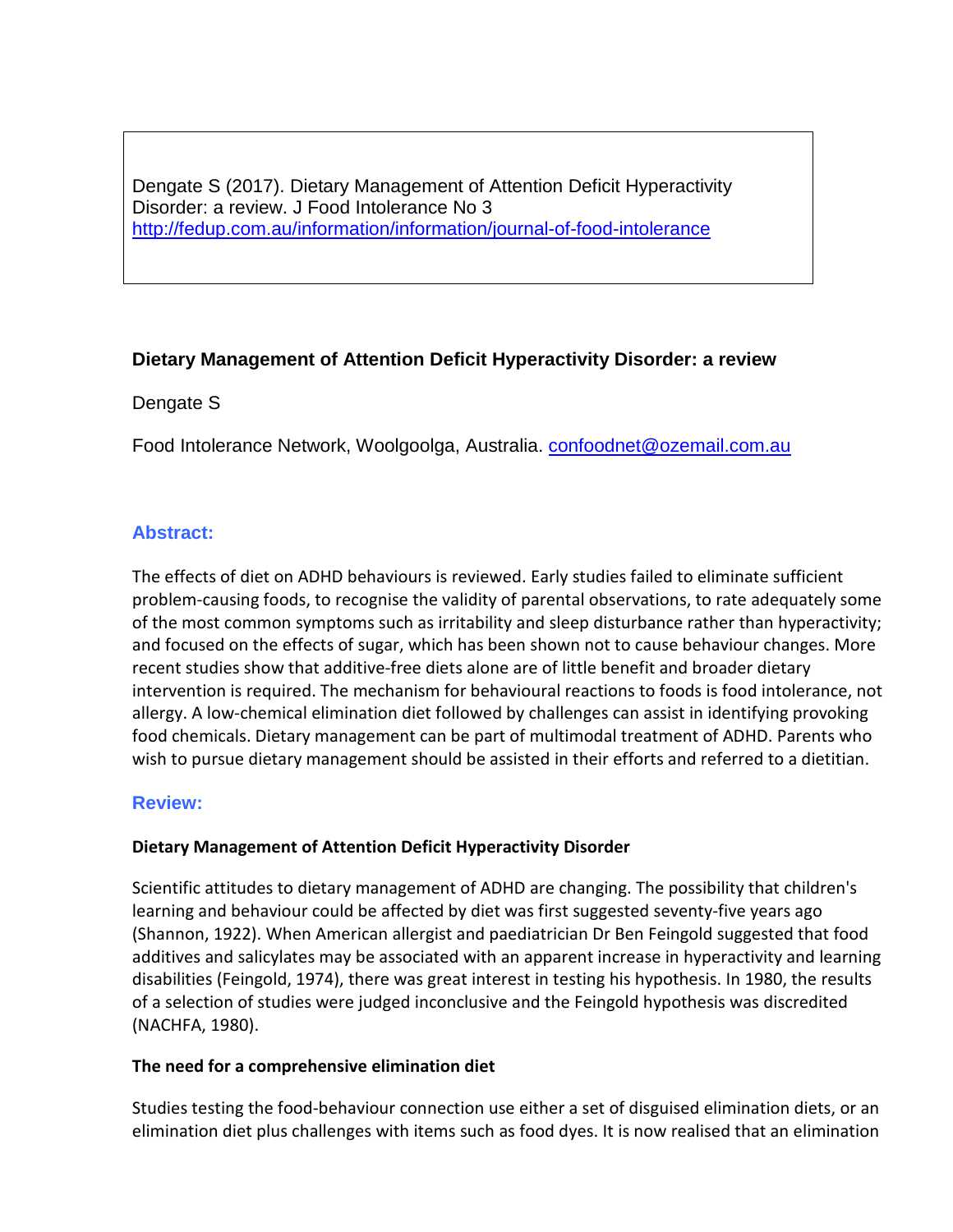diet must be comprehensive, containing only foods which are unlikely to provoke symptoms. Inadvertent consumption of an offending chemical often prevents complete resolution of symptoms and may render challenge results invalid (Clarke et al, 1996). Many early elimination diets excluded only food additives (Goyette et al, 1978). Subsequent researchers found that so few children reacted only to additives that an additive-free diet by itself would be of little benefit (Carter et al, 1993). In some studies, chocolate cookies were used as both excipient and placebo (Goyette et al, 1978). A later study found 59% of hyperkinetic children reacted to chocolate (Egger et al, 1985).

Feingold's diet excluded not only of food additives but also salicylates, which occur naturally in some fruits, vegetables, herbs and spices. Although some early studies excluded salicylates, the findings were still negative (Harley et al, 1978). Feingold's salicylate list had been based on German analyses of salicylate content done at the turn of the century. A new determination of salicylate contents showed that some foods which were permitted on the Feingold diet, such as pineapple, were high in salicylates (Swain et al, 1985). Salicylates were found to affect 74% of a group of hyperactive children in a double blind placebo-controlled study (Loblay and Swain, 1986). The original Feingold diet also failed to exclude amines and natural monosodium glutamate (MSG) which were found to provoke adverse reactions (See Table 1).

#### **Table 1. Reactions to challenges among 140 mostly children (72% male) presenting with behavioural symptoms.**

| <b>Challenge</b>    | % reacting |
|---------------------|------------|
| Salicylates         | 74         |
| Preservatives       | 67         |
| Nitrates            | 60         |
| Tartrazine          | 54         |
| Antioxidants        | 41         |
| Amines              | 40         |
| M.S.G.              | 39         |
| Lactose             | 18         |
| Gluten              | O          |
| Sucrose (placebo) 3 |            |

**Adapted from Loblay and Swain, 1986, p.173**

Since 1985 the following major studies have shown that observations of change in behaviour made by parents can be reproduced using double-blind methodology and objective assessments. In Canada, 58% of 24 hyperactive boys showed reliable improvement on a disguised restricted diet (Kaplan et al, 1989). In London, 79% of 76 hyperkinetic children responded to the Few Foods diet and double-blind trials reliably provoked behavioural problems in a group of responders (Egger et al, 1985). A repeat of this experiment with 78 diagnosed ADD children obtained similar results (Carter et al, 1993) as did a study in the USA where 73% of 26 children meeting the criteria for ADHD responded favourably to an elimination diet (Boris and Mandel,1994).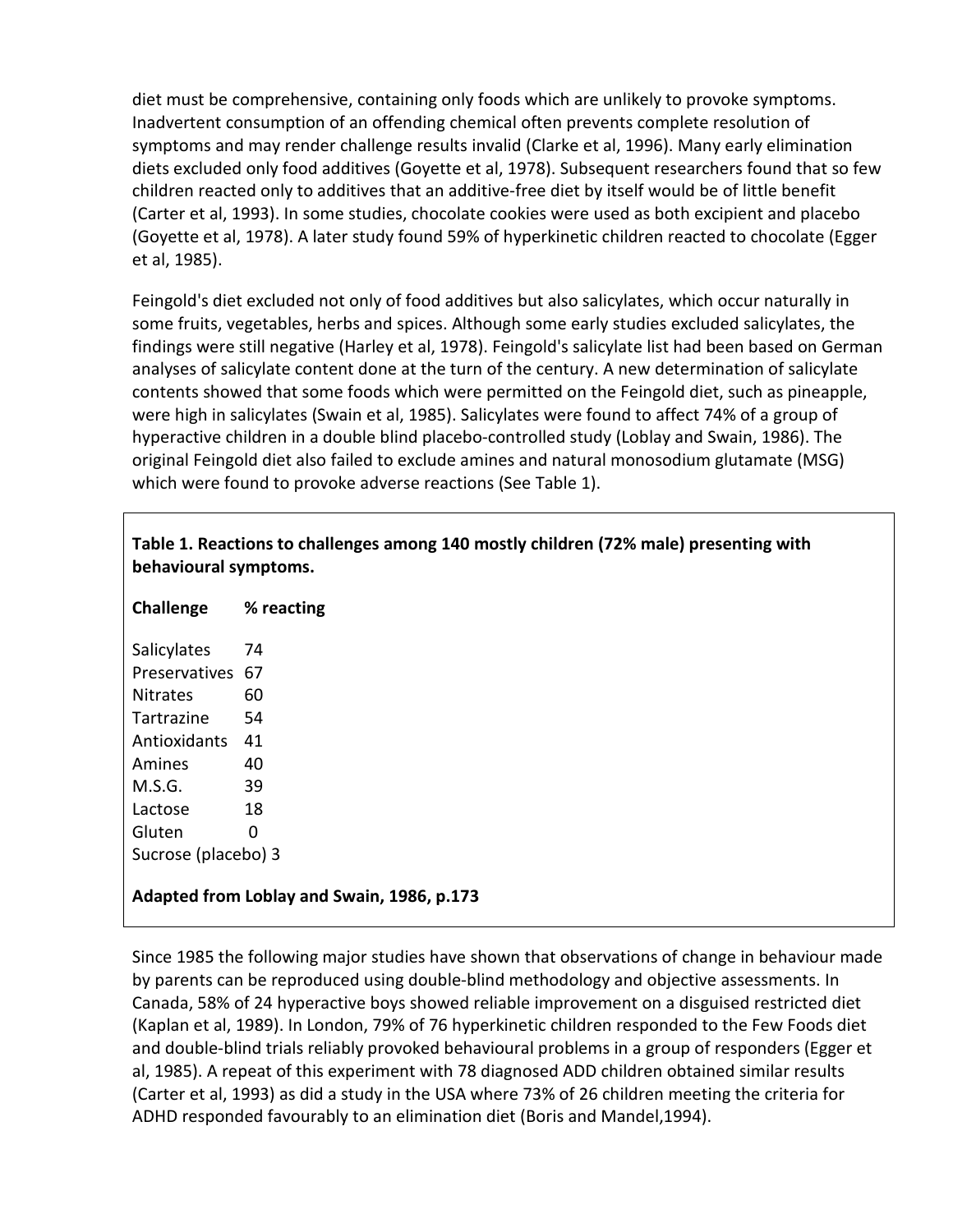#### **Value of parental observations**

All of the above studies were criticised for their dependence on parental rating scales (Wolraich, 1996). Yet researchers in an Australian study of 64% of 34 children with suspected hyperactivity who were identified as clear reactors to tartrazine yellow food dye challenges tested the validity of parental ratings and noted "contrary to prevailing wisdom, parents were found to be reliable observers and raters of their children's behaviour" (Rowe and Rowe, 1994).

# **Which behaviours?**

Fifty years ago, irritability was one of the features of children's behaviour problems linked with allergy (Randolph, 1947). Children became "more manageable and more amenable to reasoning rather than less active or better able to concentrate" in a London study (Carter et al, 1993). Although irritability, restlessness and sleep disturbance were the responses to tartrazine most commonly reported by parents, the frequently used Conners Abbreviated Parent-Teacher Questionnaire places little emphasis on irritability and contains no measure of sleep disturbance, raising the question of whether previous studies may have missed identifying some reactors (Rowe and Rowe, 1994).

# **Effects of sugar**

Since the early Feingold studies, the majority of American researchers turned their attention to possible behavioural effects of sugar. In a meticulous study, researchers removed all food from households and provided all the food on three different diets for nine weeks for the families of 25 normal preschool children and 23 school aged children described by their parents as sensitive to sugar. Disguised experimental diets contained either sugar, aspartame or saccharine. No significant difference was found in the children's behaviour on any of the diets (Wolraich et al, 1994). Despite a strong public perception that sugar is related to hyperactivity, a meta-analysis of 23 studies did not find any significant behavioural or cognitive effects from sugar (Wolraich et al, 1995). Parents who blame sugar may have misinterpreted the child's reaction to food chemicals such as additives or salicylates which are also present in many sweetened foods (Swain et al, 1991).

#### **The mechanism of behavioural reactions**

Bernard Weiss, Professor of Toxicology at Rochester University, concludes that studies consistently show that some children respond adversely to food dyes and that the most sensitive children seem to be the youngest. Neurobehavioural reactions have been observed during the early stages of many toxic episodes and serve as early warning signals of toxicity (Weiss, 1983). Behavioural reactions to food additives are not a true allergic response which is characterised by the production of measurable immunoglobulin E antibodies but an intolerance reaction whose nature is like the response to a drug. Food intolerance is dose-related and there are variations in individual susceptibility (Weiss, 1983; Loblay and Swain, 1986). Reactions can be cumulative, can be caused by many foods, can be delayed for up to 48 hours and are difficult to detect for these reasons (Loblay and Swain, 1986).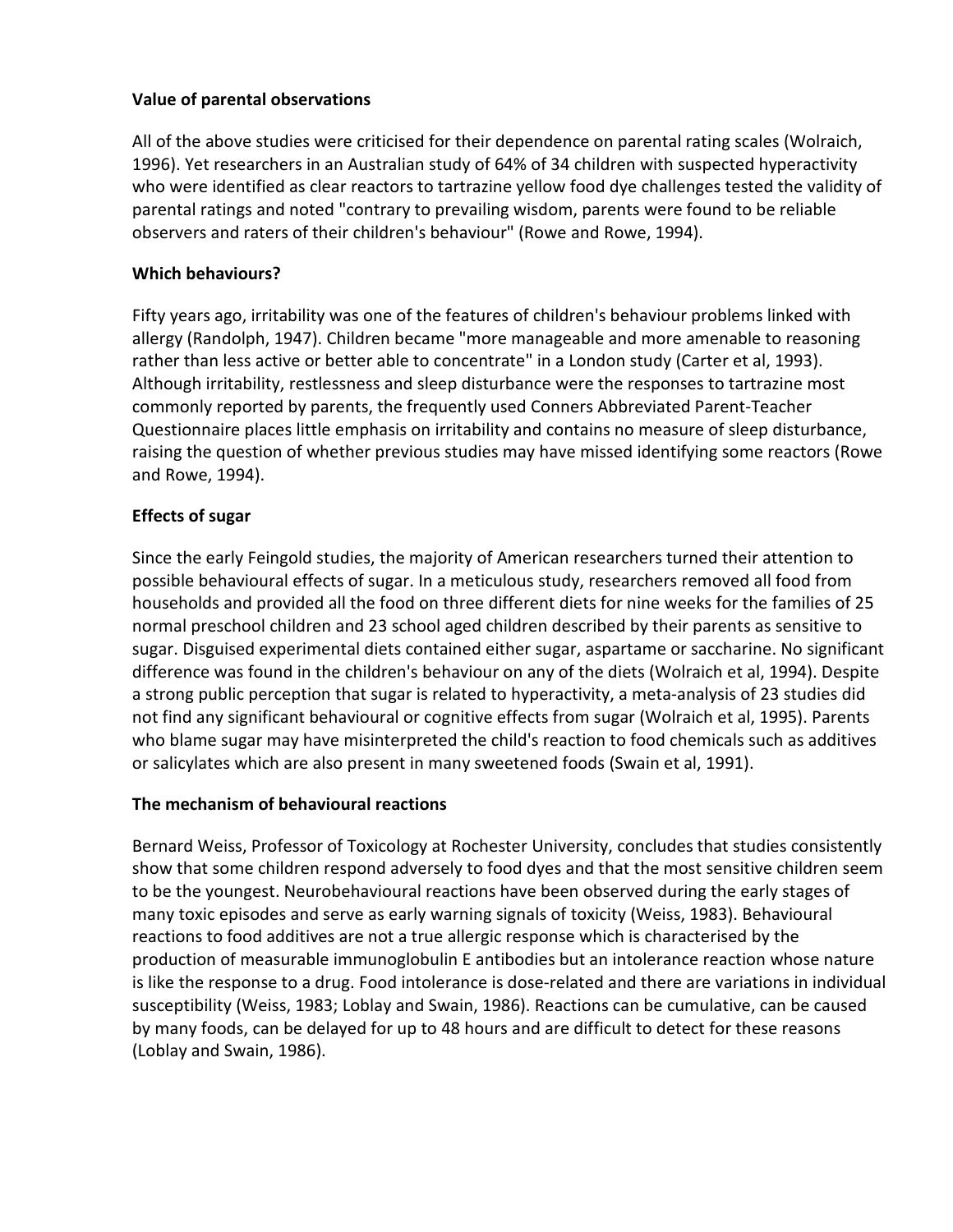#### **Scientific attitudes to dietary management of ADHD**

Dietary treatment of ADHD is considered to be unproven and is not recommended by such internationally recognised authorities as American psychologist Dr Russell Barkley, who refers to the negative results of sugar studies and cites the review by Conners (1980) as evidence for negative findings on the effects of food chemicals (Barkley, 1990). In a more recent review Conners concludes, "I have to admit that I have changed my mind about the Feingold idea since the 1970s". He recommends that the evidence is strong enough, at least for preschoolers, and especially for those with confirmed "allergic" symptoms, that a broad range of unnecessary and possibly harmful ingredients should be eliminated from these children's diets (Conners, 1989).

Psychologist Dr Joseph Sargeant, University of Amsterdam, suggests that at least a few children with hyperactive behaviour are reacting badly to food, but that an elimination diet will help only a minority (Taylor et al, in press). His belief is based on a community survey which indicated that the majority of children whose parents believed them to be food-sensitive were not (Young et al, 1987). In this survey, 7.4% of more than 18,000 respondents to a questionnaire assessed themselves as food intolerant. After studying 132 of these respondents, researchers decided that the true prevalence of food additive intolerance was less than 0.1 %. The flawed method used was the same additive-free diet followed by food dyes or preservative challenges which produced inconclusive results in the original Feingold studies. Other researchers suggest that although the prevalence of food allergy is generally agreed to be highest in infancy, falling to 1% or less in adults, the prevalence of food intolerance is unknown but is estimated to be much more common, occurring in perhaps 10% of the population (Clarke et al, 1996).

# **The low-chemical elimination diet**

According to the Dietitians Association of Australia review paper on management of food intolerance, a patient's request for investigation of diet is an indication for a trial of a low-chemical elimination diet, as refusal usually results in patients seeking advice from unorthdox practitioners or altering their diet on the basis of misconceptions about food allergies (Clarke et al, 1996). The low-chemical elimination diet excludes more than fifty food additives, a comprehensive list of salicylates, natural chemicals called amines and naturally occurring monosodium glutamate, and when indicated, dairy foods and wheat. Challenges take the form of foods grouped according to their chemical composition. The diet is used for such manifestations of food intolerance as urticaria and eczema; gastro-intestinal symptoms such as abdominal pain, flatulence and diarrhoea; respiratory symptoms including nasal congestion, sinusitis, some cases of asthma with bronchial hyperreactivity; and neurological symptoms like headaches, migraines, lethargy, impairment of memory and concentration, tinnitus and hyperactivity.

Researchers have noted that hyperactive children who have a personal or family history of one or more symptoms such as migraine, skin rashes, stomach aches, asthma or nasal congestion have been seen to improve on diet (Kaplan et al, 1989; Rowe and Rowe, 1994; Carter et al, 1993; Conners, 1989). Another study found that those without "allergic" symptoms did as well as those with them (Egger et al, 1985).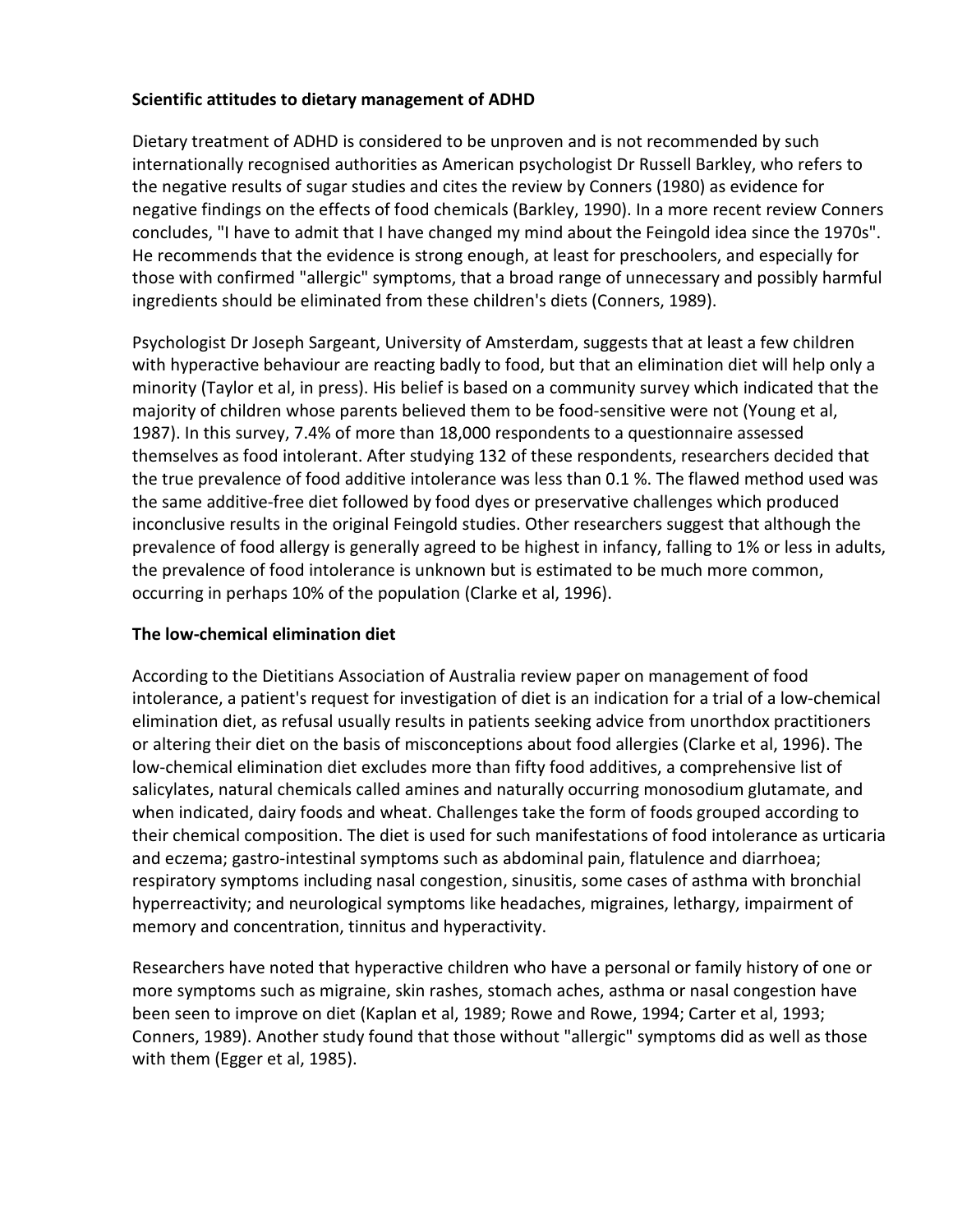# **The problem of compliance**

Even the smallest mistake on a daily basis during an elimination diet can mean failure. The Few Foods diet from Britain is typically two meats (often lamb and turkey), two carbohydrate sources (rice and potato), two fruits (often banana and pear), a range of root and green vegetables, bottled water, sunflower oil and milk-free margarine. It is criticised by researchers as expensive and difficult to carry out (Carter et al, 1993; Taylor et al, in press). By comparison, the Australian lowchemical elimination diet allows a minimum of one fruit (pear), twenty vegetables, a range of fresh meats, seafood and eggs, a range of cereals, grains and flours, various sugars, syrups and confectionery, several oils and margarines, a range of dairy foods for most individuals, and many of the packaged foods available in supermarkets.

#### **Behaviour management**

One study found that dietary management seemed less likely to produce a change where there were discordant marital relations (Carter et al, 1993). Behaviour management and support for parents may be an important factor (Dengate, 1994). Australian dietitian Joan Breakey used a low additive, low salicylate diet in the treatment of 516 children aged 2-16 who were referred to a metropolitan child psychiatry clinic for learning or behavioural problems (Breakey et al, 1991). They were referred for diet therapy if parents believed that food affected their child, if there was a family history of "allergy" or if other interventions were partially unsatisfactory or unsuccessful. A positive response was obtained in 80% of the children, with a normal range of behaviour achieved in 54%. Of the 25% in whom diet was necessary but not sufficient, half also required stimulant medication. Milk and other foods like chocolate were excluded where required. The role of the dietitian in this study included helping families with behaviour management, social occasions, peer pressure, difficult teenagers, and support for parents. Breakey suggests that a dietitian familiar with the diet and its management in children with behaviour problems is essential. In her method, children were encouraged to become "diet detectives", to keep diaries and to manage their own food intolerance. Breakey (1997) comments that dietitians working with children meet motivated families who manage difficult diets every day.

# **In the long-term**

Following up after two years on families using the Feingold diet, researchers found 13 out of 14 mothers described their children's behaviour as having improved since the end of the study. Typically, they reported a steady, gradual increase in self-control and a marked improvement in schoolwork (Conners, 1980). In a study which had used the Few Foods diet, 92% of children in the study were still continuing with the diet when last seen. Researchers commented that being on an acceptable diet did seem to make a remarkable difference in the lives of many of these families (Egger et al, 1985).

Researchers recommend dietary management may be used to control symptoms of ADHD (Boris and Mandel, 1994); as part of multimodal treatment including medication and behaviour management (Breakey, 1991; Conners, 1989); particularly in younger children or those with a history of "allergy" (Weiss, 1983; Kaplan et al, 1989; Conners, 1989); if parents notice some effects of diet (Carter et al, 1993; Weiss 1983, Egger et al, 1985); if conventional treatments fail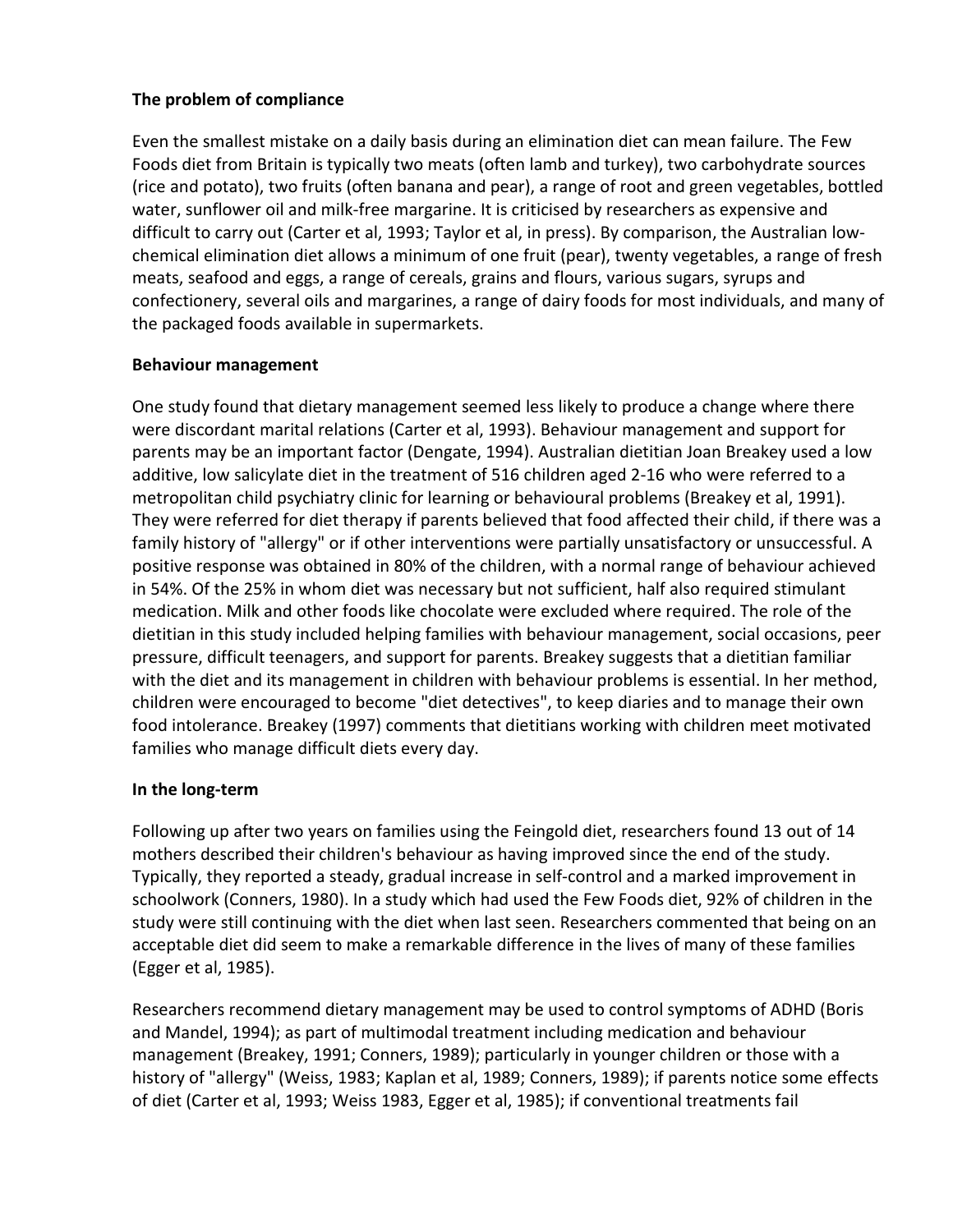(Wolraich,1996); and that a dietitian should be consulted before any strict elimination diet is attempted (Taylor, in press; Clarke, 1996; Breakey, 1991).

# **Conclusion:**

Since 1985, studies have shown diet to affect a significant number of children in double-blind placebo-controlled trials. The mechanism of behavioural reactions to food is intolerance not allergy. Additive-free diets alone have been shown to be of little benefit and broader dietary intervention is required. Challenge tests after a low-chemical elimination diet can aid in the identification of provoking food chemicals. Dietary management is seen as part of multimodal treatment of ADHD. If parents wish to pursue dietary management or if conventional methods of treatment are unsuccessful, families should be referred to a dietitian.

#### **References:**

Barkley, R.A., (1990) *Attention Deficit Hyperactivity Disorder: a handbook for diagnosis and treatment.* New York: Guilford Press.

Boris, M. and Mandel, F. (1994) Food additives are common causes of the Attention Deficit Hyperactive Disorder in children. *Annals of Allergy* (72:5),462-468.

Breakey, J.M., (1997) Review of "Different kids: growing up with Attention Deficit Disorder", *Australian Journal of Nutrition and Dietetics* (54:1),51-52

Breakey, J.M., Hill, M., Reilly, C. and Connell, H. (1991) A report on a trial of the low additive, low salicylate diet in the treatment of behaviour and learning problems in children. *Australian Journal of Nutrition and Dietetics* (48:3),89-94.

Carter, C.M., Urbanowicz, M., Helmsley, R., Mantilla, L., Strobel, S., Graham, P.J. and Taylor, E. (1993) Effects of a few food diet in attention deficit disorder. *Archives of Disease in Childhood*, (69),564-568.

Clarke, L., McQueen J., Samild, A. and Swain, A. (1996) The dietary management of food allergy and food intolerance in children and adults. *Australian Journal of Nutrition and Dietetics* (53:3),89-94.

Conners, C.K. (1980) *Food additives and hyperactive children.* New York:Plenum.

Conners, C.K. (1989) *Feeding the brain: how foods affect children.* New York:Plenum.

Dengate, S. (1994) *Different Kids: Growing up with Attention Deficit Disorder*. Sydney: Random House.

Egger, J., Carter, C.M., Graham, P.J., Gumley, D. and Soothill, J.F. (1985) Controlled trial of oligoantigenic treatment in the hyperkinetic syndrome. *Lancet* (1),540-45.

Feingold, B.F. (1974) *Why your child is hyperactive.* New York: Random House.